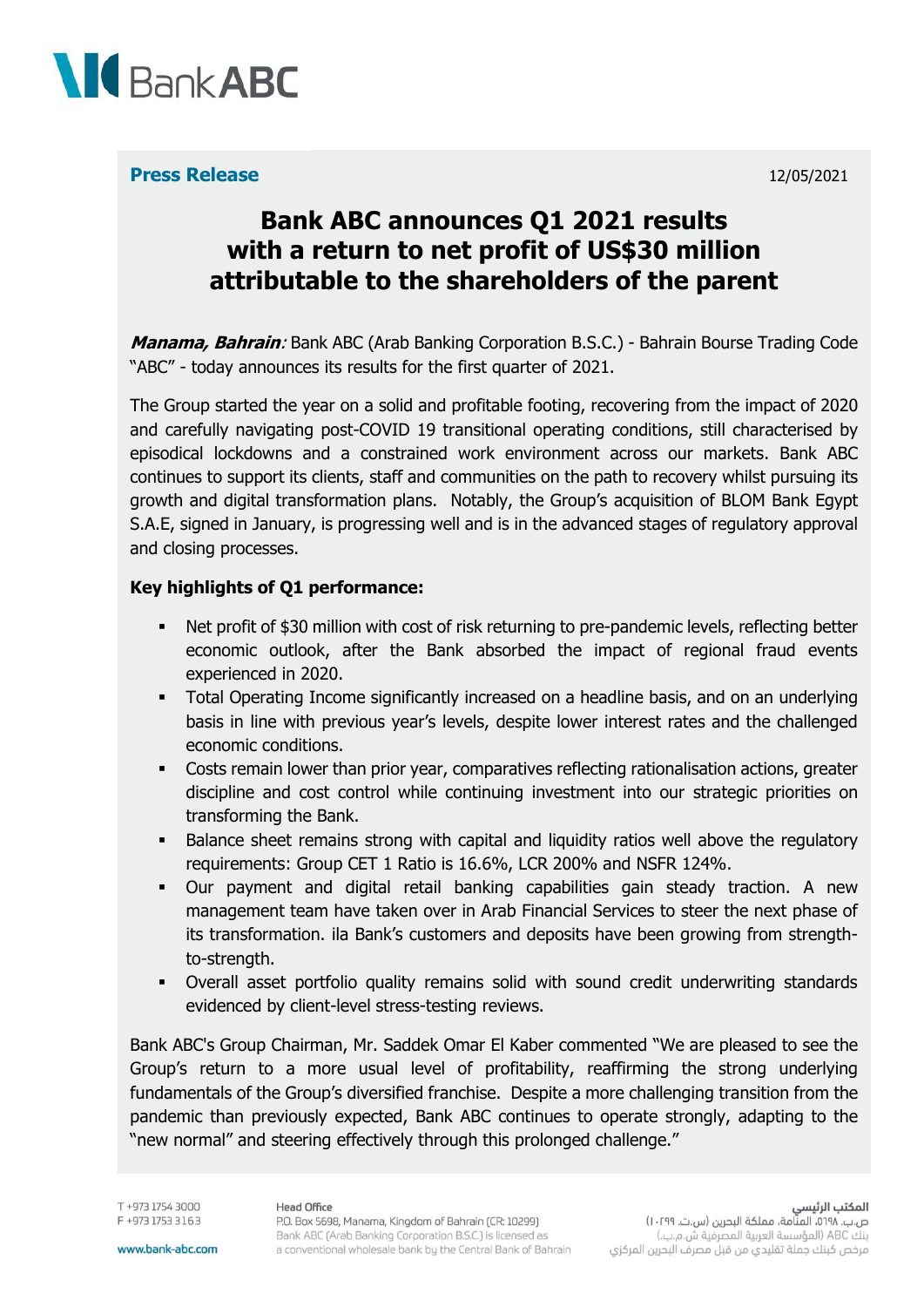

# **Press Release** 12/05/2021

A more detailed summary of the Financial Results is explained below:

### **Q1 2021 Business Performance**

- Consolidated net profit attributable to the shareholders of the parent, for the first quarter of 2021 was US\$30 million, compared to a net loss of US\$62 million reported for the same period last year.
- **Earnings per share for the period was US\$0.01, compared to negative US\$0.02 for the same** period last year.
- Total comprehensive loss attributable to the shareholders of the parent was US\$16 million, impacted by foreign exchange translation in foreign subsidiaries, compared to US\$534 million reported for the same period last year.
- On a headline basis, Total Operating Income was US\$182 million, 78% higher compared to US\$102 million reported for the same period last year. On an underlying basis\*, Total Operating Income was at US\$205 million for the period, compared to US\$200 million for the same period last year.
- Net interest income was US\$122 million, 11% lower against US\$137 million reported for the same period last year, after absorbing the impact of declining interest rates compared to the same period last year.
- Operating expenses were at US\$125 million, 6% lower than US\$133 million for the same period last year, continuing to benefit from the cost optimisation initiatives during last year, while reprioritising the continuing investments into the Group's digital transformation and strategic initiatives.
- On an underlying\* basis, the Group achieved a Net Operating Profit of US\$76 million for the quarter, 13% higher compared to US\$67 million in Q1 2020.
- **•** Impairment charges (ECL) for the period were US\$20 million compared to US\$120 million reported for the same period last year, with reversal of economic outlook from the lows last year flowing through the expected loss estimates under IFRS 9, and without the major impact of regional fraud events such as NMC, that created abnormally elevated ECL charges during 2020.
- The ratio of impaired loans to gross loans was at 5.4% compared to 2020 year-end levels of 5.2%, the increase largely attributable to the decline in gross loans. The ratio normalises to 4.5%, when long-standing legacy fully provided loans are adjusted for.
- Tax charge US\$1 million, compared to the recovery of US\$98 million for the first quarter of 2020, the variance largely arising from the tax treatment of currency hedges in Banco ABC Brasil (BAB) which have an offsetting impact in Total Operating Income. On an underlying basis, tax charge for the period was at US\$15 million compared to nil for the same period last year.
- Notwithstanding these challenging conditions, the Group's overall asset portfolio quality remains solid and our underwriting standards are sound.

T +973 1754 3000 F +973 1753 3163

#### **Head Office**